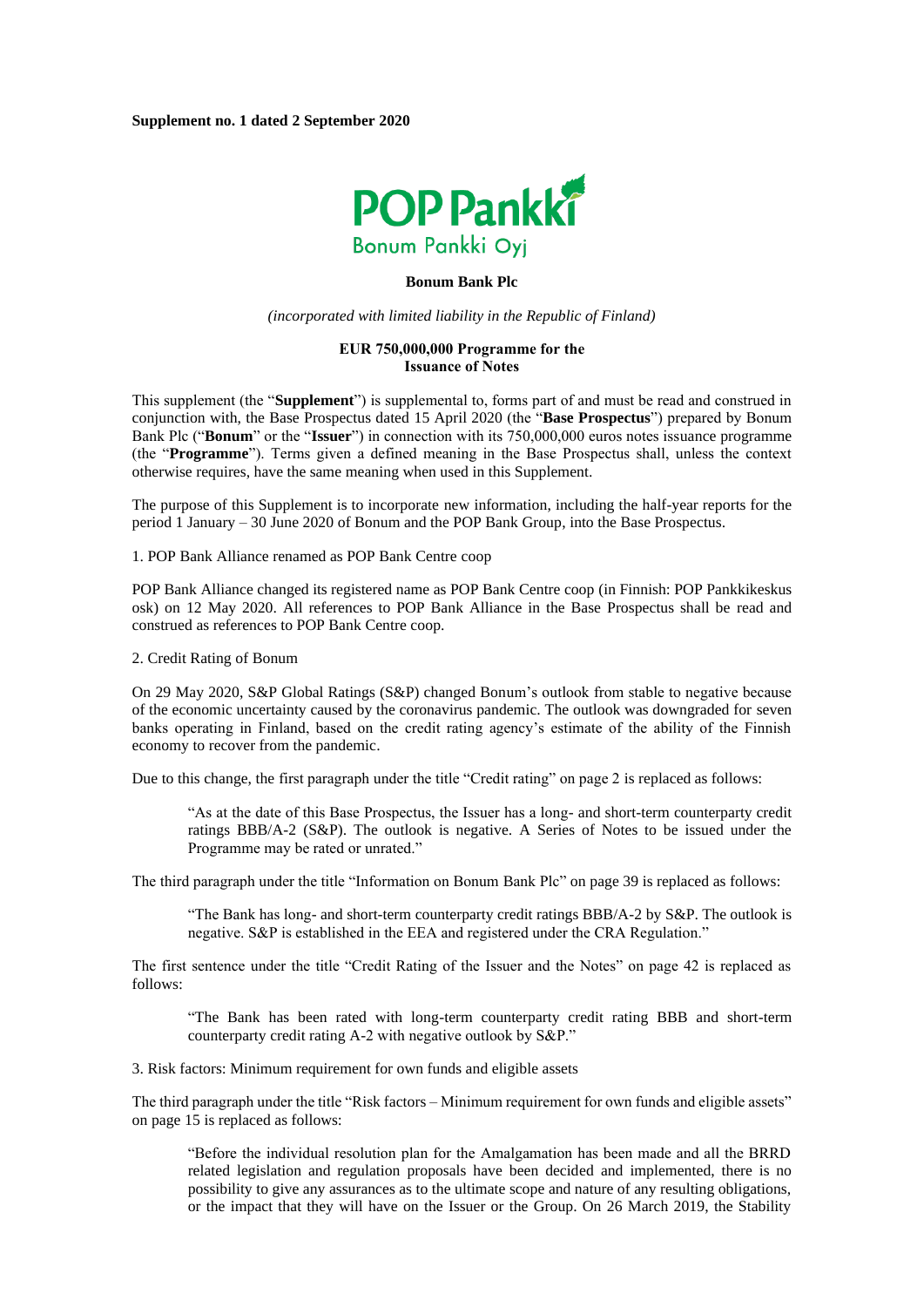Authority decided to set a minimum requirement for own funds and eligible liabilities (MREL) for the Amalgamation. The decision was based on the resolution plan for the Amalgamation and the Act on the Resolution of Credit Institutions and Investment Firms (*Laki luottolaitosten ja sijoituspalveluyritysten kriisinratkaisusta*, 1194/2014, as amended). The requirement became effective on 31 December 2019. In accordance with this decision, the MREL requirement is 19.8% of the total risk exposure. The POP Bank Group has met the requirement through its own funds and unsecured senior bonds."

4. Board of Directors of Bonum

The sixth paragraph under the title "Board of Directors of the Bank" on page 41 is replaced as follows:

"*Kirsi Salo* (born 1965) has been a member of the Bank's Board of Directors since 2020. Ms. Salo has been the interim CEO of the Bank in 2018 and the Chairman of the Bank's Board of Directors in 2017–2018. At Kyrönmaan Osuuspankki, Ms. Salo has been the CEO since 2017, the deputy managing director in 2007–2016 and the CFO in 2000–2006. Ms. Salo holds a Master of Science (Economics) degree."

5. Supervisory Board of the POP Bank Centre

In the fourth paragraph under the title "Supervisory Board of the POP Bank Centre" on page 48, Mr. Pekka Takkinen's information is replaced with information of Mr. Ari Voutilainen as follows:

| Ari Voutilainen |  |  | Istekki Ov              | Director |  |
|-----------------|--|--|-------------------------|----------|--|
| Master          |  |  | Business Rissalantie 48 |          |  |
| Administration  |  |  | FI-70910 Vuorela        |          |  |

#### 6. Recent events of the POP Bank Group

After the third paragraph under the title "Recent Events" on page 50, a new fourth paragraph is added:

"Due to the coronavirus pandemic, the macroeconomic information concerning the future that is used in the calculation of expected credit losses (ECL) has been updated in line with the expected GDP development. According to the management's estimate, some customers' financial situations have deteriorated during the instalment-free period because of the coronavirus pandemic. Based on this, the management estimated that the credit risk had increased and decided to recognise an additional provision based on judgement. However, the additional provision cannot yet be allocated at the contract level. More information about customers' solvency will be available after the end of the instalment-free periods during the second half of 2020. When such information can be obtained, the provision for expected credit losses can be allocated to contracts and determined in line with the normal ECL calculation process, In addition, based on the management's judgement, additional provisions have been made because of the increased credit risk related to certain issuers of debt securities."

After the fourth paragraph under the title "Recent Events" on page 50, a new fifth paragraph is added:

"In June 2020, the Bank issued unsecured senior notes of (i) EUR 55 million with the maturity date of 17 January 2024; and (ii) EUR 50 million with maturity date of 12 July 2023."

The following information is added under the title "Recent Events" on page 50:

"In March 2020, the cooperative meetings of Sievin Osuuspankki, Tiistenjoen Osuuspankki and Pohjanmaan Osuuspankki approved a merger plan according to which Sievin Osuuspankki and Tiistenjoen Osuuspankki will merge into Pohjanmaan Osuuspankki. In addition, the cooperative meetings of Hannulan Osuuspankki and Konneveden Osuuspankki decided in April 2020 that Hannulan Osuuspankki would be merged into Konneveden Osuuspankki. Both mergers are set to be registered on 30 September 2020.

In June 2020, the cooperative meetings of Kyrönmaan Osuuspankki and Lapuan Osuuspankki decided that Kyrönmaan Osuuspankki would be merged into Lapuan Osuuspankki. In connection with the merger, the name of the bank will be changed to Lakeuden Osuuspankki. The merger is set to be registered on 30 November 2020.